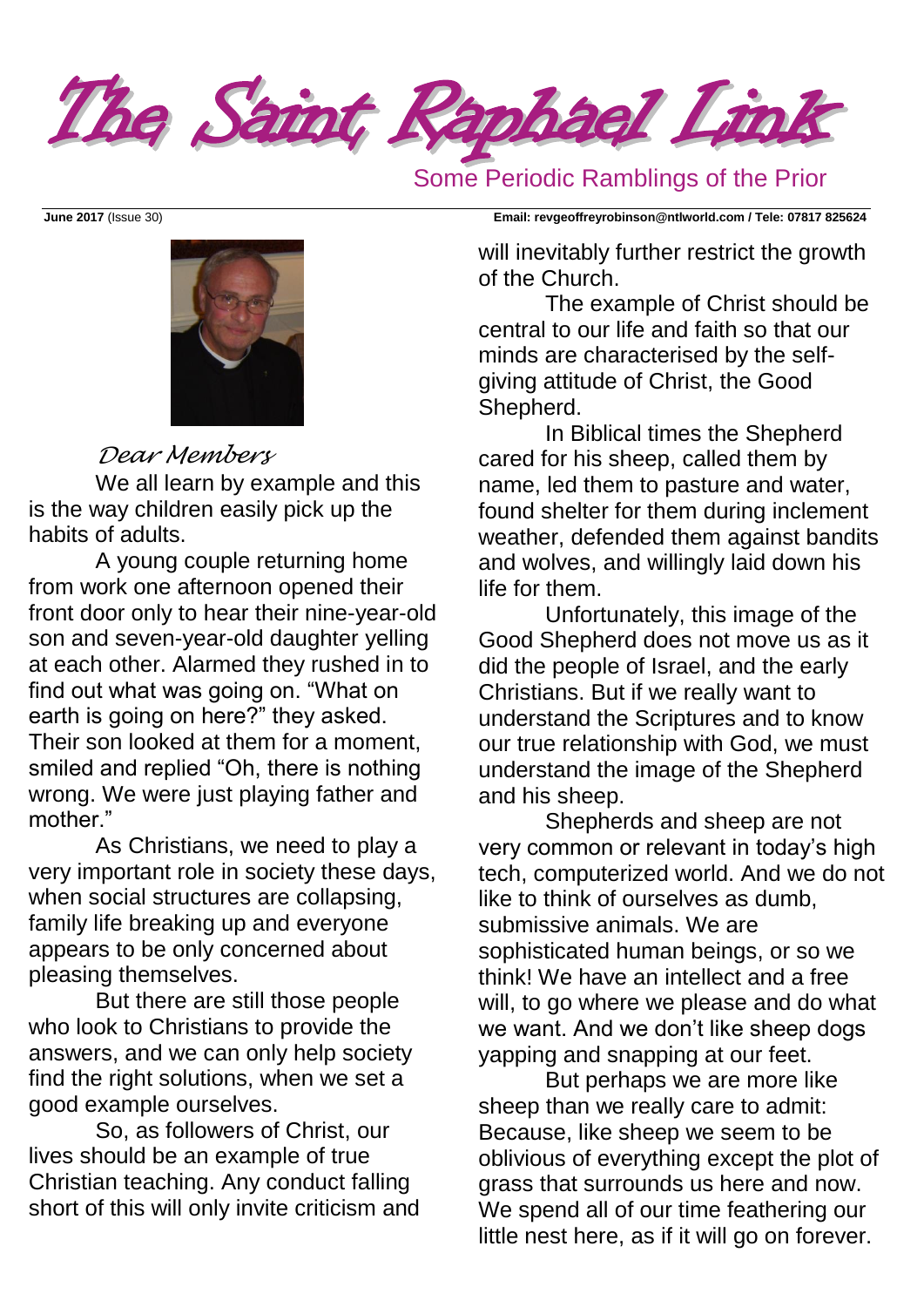Just like sheep, we are not conscious of the ravenous wolves that surround us in the counter-culture in which we live – though we really should be. To say nothing of the wolves that come to us in sheep's clothing. And just like sheep, we always think that the grass is greener on the other side, so we stray from the flock.

Now, whether we appreciate it or not, the image of the Good Shepherd and his sheep is enshrined forever in the Bible and in Christianity. In very truth it fits every generation, even our own.

So, what a great blessing it is for us Christians, to follow Jesus and his Apostles with great joy and confidence, wherever they may lead us. Amen.

*+Geoffrey* – GRAND PRIOR



**SICK:** Beryl Anderton / Paul Shaw / Sheila Hogarth / Ruth Barr / Kathleen Roberts / Lesley Fudge / Thelma Thompson / Marlene Addy / Ray Connell / Tania Walker / Lidia Flemming / Paul Sheridan / David Kiteley / Roy Howard / Albert Jones / (Baby) Charlotte Park / Nicole Vendettuoli / Ivor MacFarlane / Shaun Humphries / Lucy Riding **/** Veronica Hawcroft / Amelia Radomski / Mary Flannigan / John & Mary Howard / Ida Simpson / Una & Karen Kirby / Clarice Shaw / Julie Stelling / Diane Beresford / Doreen Devitt / Tony Kirby / Delia Serman / Angela Billerness / Sally Hayes / Nick Brooks / Bishop Gerard and Pam Crane / Ruth Moody & family / Brian and Brigitte Duffett / Norman Dutton, archbishop / Keith & Joan Warren / Jean & Alan Rothwell / Maureen Bohanna / Eileen Duffy / Elaine Coope / Daniel Alban Ford / Mark (Cancer) / Amanda Bannister / Anne-Marie Solley / Marjorie Hooley.

# **Recently Departed**

Judy Sykes 12th June / Arthur Michelson 22nd June 2017 **May they Rest in Peace**

## **Calendar of Saints**



#### **SAINT PAUL I, Pope**

**Pope from 757-767. The brother of Pope Stephen 11 and a Roman, he was educated in the Lateran Palace, became a deacon under Pope Zachary, and wielded considerable influence in his brother's administration. Elected to succeed Stephen, he took as his primary concern the threat posed to [Rome](http://www.catholic.org/encyclopedia/view.php?id=10148) and the [Papal States](http://www.catholic.org/encyclopedia/view.php?id=8957) by the Lombards. Paul secured an alliance with the Frankish king Pepin the Short, thereby cementing the [relationship](http://www.catholic.org/encyclopedia/view.php?id=9931) between the [Holy](http://www.catholic.org/encyclopedia/view.php?id=5849)  [See](http://www.catholic.org/encyclopedia/view.php?id=5849) and the Frankish Empire which culminated with the historically significant alliance between Pope [Leo](http://www.catholic.org/saints/saint.php?saint_id=1003)  [III](http://www.catholic.org/saints/saint.php?saint_id=1003) and Charlemagne. Paul also opposed the Iconoclast policies of the Byzantine emperor Constantine V, thereby exacerbating further the deteriorating [relationship](http://www.catholic.org/encyclopedia/view.php?id=9931) between the papacy and the Byzantine Empire. He died on June 28 at St. Paul's Outside the Walls, in Rome.**

> *Guess the Locations: 1. Isle of Wight / 2. Isle of Dogs*

#### **Cook's Corner:**



**INGREDIENTS** :1 ⁄2cup [sour cream](http://www.food.com/about/sour-cream-147)